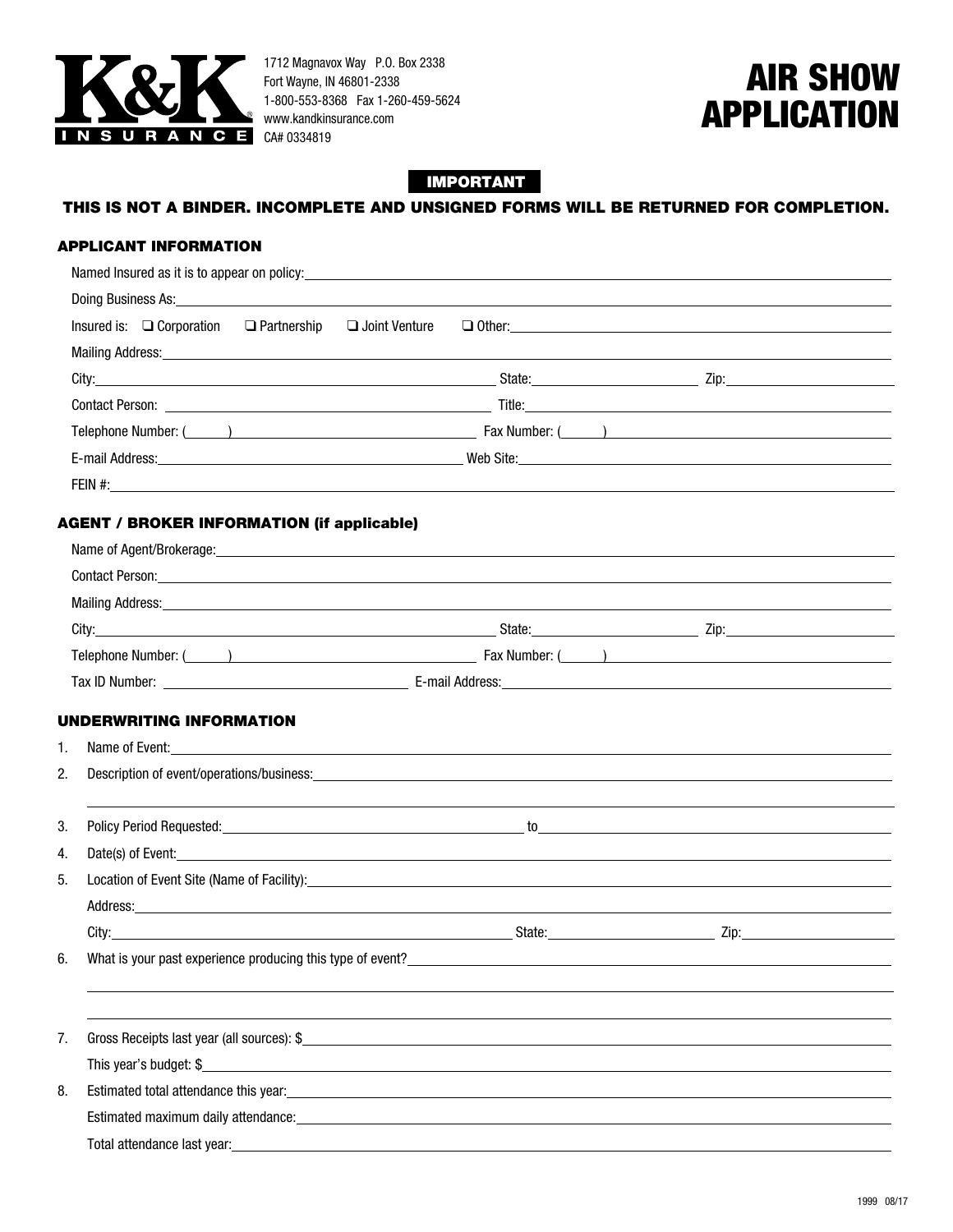9. List any entities requiring Additional Insured status on your policy

| $\Box$ Yes<br>$\square$ No<br>$\Box$ Yes<br>$\square$ No<br>$\square$ Yes<br>$\Box$ No<br>c.<br>$\Box$ State<br><b>Q</b> Private Agency<br>Who provides security for this event? : $\Box$ City<br>$\Box$ County<br>$\Box$ Employees<br>10.<br>Does the private agency provide a Certificate of Insurance naming you as additional insured?<br>$\square$ No<br>$\Box$ N/A<br>$\Box$ Yes<br>а.<br>If security personnel are the event employees, are they armed?<br>$\Box$ Yes<br>$\square$ No<br>$\Box$ N/A<br>b.<br>If yes, please attach training procedures to this application.<br>Average number of security officers per event day:<br><u>Nerage number of security officers</u> per event day:<br>c.<br>Average number of security officers after hours: _______________________________<br>d.<br>Minimum number and type of medical personnel:<br>11.<br>a.<br>Is there an ambulance on site?<br>$\Box$ Yes<br>$\square$ No<br>b.<br>Describe any other medical facilities on site: example and a series of the series of the series of the series of the series of the series of the series of the series of the series of the series of the series of the series<br>c.<br>Do you have written emergency procedures addressing the following?:<br>$\Box$ Yes<br>$\Box$ No<br>12.<br>$\Box$ Severe weather<br>$\Box$ Bomb threat $\Box$ Catastrophic occurrences (e.g. bleacher collapse)<br>Type of seating during event:<br>$\Box$ None<br>$\Box$ Assigned<br>$\Box$ Festival<br>13.<br>14. Grandstands: 14. Communications and the control of the control of the control of the control of the control of the control of the control of the control of the control of the control of the control of the control of th<br>$\Box$ Yes $\Box$ No Year Built:<br>□ Concrete<br>Grandstand Height:______________<br>(f <sup>t</sup> )<br>Construction: □ Wood<br>$\Box$ Metal<br>Guardrails: □ Sides<br>□ Back<br>Kick boards in place? $\Box$ Yes $\Box$ No<br>15. Number of Fixed Bleachers: Construction: □ Wood □ Concrete<br>Bleacher Height:__________<br>$\Box$ Metal<br>( <b>ft</b> )<br>$\Box$ Metal<br>Number of Portable Bleachers: Construction: □ Wood<br>Bleacher Height:____________(ft)<br>Guardrails: $\Box$ Sides<br>Kick boards in place? $\Box$ Yes<br>$\Box$ Back<br>$\square$ No<br>Age of oldest bleacher unit:<br>16. Do you have a documented inspection/maintenance program for grandstands and/or bleachers?<br>$\Box$ Yes<br>$\square$ No<br>If yes, date of last inspection:<br>Do you obtain certificates of insurance from all third-party vendors, exhibitors and/or service providers naming you<br>17.<br>as an additional insured?<br>$\Box$ Yes<br>$\square$ No<br>What limit of liability is required for these entities to be considered acceptable? $\frac{1}{2}$<br>Do you obtain certificates of insurance from all performers naming you as an additional insured?<br>$\Box$ Yes<br>$\square$ No<br>18.<br>If public transportation is contracted to a third party?<br>$\Box$ Yes<br>$\square$ No<br>20.<br>Will there be ANY aircraft or Balloon rides before, during or after your event?<br>$\Box$ Yes<br>$\square$ No<br>21.<br>Note: Air Show Liability policy excludes coverage for participants or passengers in aircraft or balloons.<br>Are you a member of the International Council of Air Shows?<br>$\Box$ Yes<br>$\square$ No<br>22.<br>Has anyone within your organization attended these seminars, within the past two years:<br>23.<br>ICAS Air & Ground Operations $\Box$ Yes<br>ICAS Event Controller □ Yes<br>$\square$ No<br>$\square$ No | <b>Name of Entity</b><br><b>Business Relationship to You</b> | <b>Certificate Required</b> |  |
|--------------------------------------------------------------------------------------------------------------------------------------------------------------------------------------------------------------------------------------------------------------------------------------------------------------------------------------------------------------------------------------------------------------------------------------------------------------------------------------------------------------------------------------------------------------------------------------------------------------------------------------------------------------------------------------------------------------------------------------------------------------------------------------------------------------------------------------------------------------------------------------------------------------------------------------------------------------------------------------------------------------------------------------------------------------------------------------------------------------------------------------------------------------------------------------------------------------------------------------------------------------------------------------------------------------------------------------------------------------------------------------------------------------------------------------------------------------------------------------------------------------------------------------------------------------------------------------------------------------------------------------------------------------------------------------------------------------------------------------------------------------------------------------------------------------------------------------------------------------------------------------------------------------------------------------------------------------------------------------------------------------------------------------------------------------------------------------------------------------------------------------------------------------------------------------------------------------------------------------------------------------------------------------------------------------------------------------------------------------------------------------------------------------------------------------------------------------------------------------------------------------------------------------------------------------------------------------------------------------------------------------------------------------------------------------------------------------------------------------------------------------------------------------------------------------------------------------------------------------------------------------------------------------------------------------------------------------------------------------------------------------------------------------------------------------------------------------------------------------------------------------------------------------------------------------------------------------------------------------------------------------------------------------------------------------------------------------------------------------------------------------------------------------------------------------------------------------------------------------------------------------------------------------------------------------------------------------------------------------|--------------------------------------------------------------|-----------------------------|--|
|                                                                                                                                                                                                                                                                                                                                                                                                                                                                                                                                                                                                                                                                                                                                                                                                                                                                                                                                                                                                                                                                                                                                                                                                                                                                                                                                                                                                                                                                                                                                                                                                                                                                                                                                                                                                                                                                                                                                                                                                                                                                                                                                                                                                                                                                                                                                                                                                                                                                                                                                                                                                                                                                                                                                                                                                                                                                                                                                                                                                                                                                                                                                                                                                                                                                                                                                                                                                                                                                                                                                                                                                              |                                                              |                             |  |
|                                                                                                                                                                                                                                                                                                                                                                                                                                                                                                                                                                                                                                                                                                                                                                                                                                                                                                                                                                                                                                                                                                                                                                                                                                                                                                                                                                                                                                                                                                                                                                                                                                                                                                                                                                                                                                                                                                                                                                                                                                                                                                                                                                                                                                                                                                                                                                                                                                                                                                                                                                                                                                                                                                                                                                                                                                                                                                                                                                                                                                                                                                                                                                                                                                                                                                                                                                                                                                                                                                                                                                                                              |                                                              |                             |  |
|                                                                                                                                                                                                                                                                                                                                                                                                                                                                                                                                                                                                                                                                                                                                                                                                                                                                                                                                                                                                                                                                                                                                                                                                                                                                                                                                                                                                                                                                                                                                                                                                                                                                                                                                                                                                                                                                                                                                                                                                                                                                                                                                                                                                                                                                                                                                                                                                                                                                                                                                                                                                                                                                                                                                                                                                                                                                                                                                                                                                                                                                                                                                                                                                                                                                                                                                                                                                                                                                                                                                                                                                              |                                                              |                             |  |
|                                                                                                                                                                                                                                                                                                                                                                                                                                                                                                                                                                                                                                                                                                                                                                                                                                                                                                                                                                                                                                                                                                                                                                                                                                                                                                                                                                                                                                                                                                                                                                                                                                                                                                                                                                                                                                                                                                                                                                                                                                                                                                                                                                                                                                                                                                                                                                                                                                                                                                                                                                                                                                                                                                                                                                                                                                                                                                                                                                                                                                                                                                                                                                                                                                                                                                                                                                                                                                                                                                                                                                                                              |                                                              |                             |  |
|                                                                                                                                                                                                                                                                                                                                                                                                                                                                                                                                                                                                                                                                                                                                                                                                                                                                                                                                                                                                                                                                                                                                                                                                                                                                                                                                                                                                                                                                                                                                                                                                                                                                                                                                                                                                                                                                                                                                                                                                                                                                                                                                                                                                                                                                                                                                                                                                                                                                                                                                                                                                                                                                                                                                                                                                                                                                                                                                                                                                                                                                                                                                                                                                                                                                                                                                                                                                                                                                                                                                                                                                              |                                                              |                             |  |
|                                                                                                                                                                                                                                                                                                                                                                                                                                                                                                                                                                                                                                                                                                                                                                                                                                                                                                                                                                                                                                                                                                                                                                                                                                                                                                                                                                                                                                                                                                                                                                                                                                                                                                                                                                                                                                                                                                                                                                                                                                                                                                                                                                                                                                                                                                                                                                                                                                                                                                                                                                                                                                                                                                                                                                                                                                                                                                                                                                                                                                                                                                                                                                                                                                                                                                                                                                                                                                                                                                                                                                                                              |                                                              |                             |  |
|                                                                                                                                                                                                                                                                                                                                                                                                                                                                                                                                                                                                                                                                                                                                                                                                                                                                                                                                                                                                                                                                                                                                                                                                                                                                                                                                                                                                                                                                                                                                                                                                                                                                                                                                                                                                                                                                                                                                                                                                                                                                                                                                                                                                                                                                                                                                                                                                                                                                                                                                                                                                                                                                                                                                                                                                                                                                                                                                                                                                                                                                                                                                                                                                                                                                                                                                                                                                                                                                                                                                                                                                              |                                                              |                             |  |
|                                                                                                                                                                                                                                                                                                                                                                                                                                                                                                                                                                                                                                                                                                                                                                                                                                                                                                                                                                                                                                                                                                                                                                                                                                                                                                                                                                                                                                                                                                                                                                                                                                                                                                                                                                                                                                                                                                                                                                                                                                                                                                                                                                                                                                                                                                                                                                                                                                                                                                                                                                                                                                                                                                                                                                                                                                                                                                                                                                                                                                                                                                                                                                                                                                                                                                                                                                                                                                                                                                                                                                                                              |                                                              |                             |  |
|                                                                                                                                                                                                                                                                                                                                                                                                                                                                                                                                                                                                                                                                                                                                                                                                                                                                                                                                                                                                                                                                                                                                                                                                                                                                                                                                                                                                                                                                                                                                                                                                                                                                                                                                                                                                                                                                                                                                                                                                                                                                                                                                                                                                                                                                                                                                                                                                                                                                                                                                                                                                                                                                                                                                                                                                                                                                                                                                                                                                                                                                                                                                                                                                                                                                                                                                                                                                                                                                                                                                                                                                              |                                                              |                             |  |
|                                                                                                                                                                                                                                                                                                                                                                                                                                                                                                                                                                                                                                                                                                                                                                                                                                                                                                                                                                                                                                                                                                                                                                                                                                                                                                                                                                                                                                                                                                                                                                                                                                                                                                                                                                                                                                                                                                                                                                                                                                                                                                                                                                                                                                                                                                                                                                                                                                                                                                                                                                                                                                                                                                                                                                                                                                                                                                                                                                                                                                                                                                                                                                                                                                                                                                                                                                                                                                                                                                                                                                                                              |                                                              |                             |  |
|                                                                                                                                                                                                                                                                                                                                                                                                                                                                                                                                                                                                                                                                                                                                                                                                                                                                                                                                                                                                                                                                                                                                                                                                                                                                                                                                                                                                                                                                                                                                                                                                                                                                                                                                                                                                                                                                                                                                                                                                                                                                                                                                                                                                                                                                                                                                                                                                                                                                                                                                                                                                                                                                                                                                                                                                                                                                                                                                                                                                                                                                                                                                                                                                                                                                                                                                                                                                                                                                                                                                                                                                              |                                                              |                             |  |
|                                                                                                                                                                                                                                                                                                                                                                                                                                                                                                                                                                                                                                                                                                                                                                                                                                                                                                                                                                                                                                                                                                                                                                                                                                                                                                                                                                                                                                                                                                                                                                                                                                                                                                                                                                                                                                                                                                                                                                                                                                                                                                                                                                                                                                                                                                                                                                                                                                                                                                                                                                                                                                                                                                                                                                                                                                                                                                                                                                                                                                                                                                                                                                                                                                                                                                                                                                                                                                                                                                                                                                                                              |                                                              |                             |  |
|                                                                                                                                                                                                                                                                                                                                                                                                                                                                                                                                                                                                                                                                                                                                                                                                                                                                                                                                                                                                                                                                                                                                                                                                                                                                                                                                                                                                                                                                                                                                                                                                                                                                                                                                                                                                                                                                                                                                                                                                                                                                                                                                                                                                                                                                                                                                                                                                                                                                                                                                                                                                                                                                                                                                                                                                                                                                                                                                                                                                                                                                                                                                                                                                                                                                                                                                                                                                                                                                                                                                                                                                              |                                                              |                             |  |
|                                                                                                                                                                                                                                                                                                                                                                                                                                                                                                                                                                                                                                                                                                                                                                                                                                                                                                                                                                                                                                                                                                                                                                                                                                                                                                                                                                                                                                                                                                                                                                                                                                                                                                                                                                                                                                                                                                                                                                                                                                                                                                                                                                                                                                                                                                                                                                                                                                                                                                                                                                                                                                                                                                                                                                                                                                                                                                                                                                                                                                                                                                                                                                                                                                                                                                                                                                                                                                                                                                                                                                                                              |                                                              |                             |  |
|                                                                                                                                                                                                                                                                                                                                                                                                                                                                                                                                                                                                                                                                                                                                                                                                                                                                                                                                                                                                                                                                                                                                                                                                                                                                                                                                                                                                                                                                                                                                                                                                                                                                                                                                                                                                                                                                                                                                                                                                                                                                                                                                                                                                                                                                                                                                                                                                                                                                                                                                                                                                                                                                                                                                                                                                                                                                                                                                                                                                                                                                                                                                                                                                                                                                                                                                                                                                                                                                                                                                                                                                              |                                                              |                             |  |
|                                                                                                                                                                                                                                                                                                                                                                                                                                                                                                                                                                                                                                                                                                                                                                                                                                                                                                                                                                                                                                                                                                                                                                                                                                                                                                                                                                                                                                                                                                                                                                                                                                                                                                                                                                                                                                                                                                                                                                                                                                                                                                                                                                                                                                                                                                                                                                                                                                                                                                                                                                                                                                                                                                                                                                                                                                                                                                                                                                                                                                                                                                                                                                                                                                                                                                                                                                                                                                                                                                                                                                                                              |                                                              |                             |  |
|                                                                                                                                                                                                                                                                                                                                                                                                                                                                                                                                                                                                                                                                                                                                                                                                                                                                                                                                                                                                                                                                                                                                                                                                                                                                                                                                                                                                                                                                                                                                                                                                                                                                                                                                                                                                                                                                                                                                                                                                                                                                                                                                                                                                                                                                                                                                                                                                                                                                                                                                                                                                                                                                                                                                                                                                                                                                                                                                                                                                                                                                                                                                                                                                                                                                                                                                                                                                                                                                                                                                                                                                              |                                                              |                             |  |
|                                                                                                                                                                                                                                                                                                                                                                                                                                                                                                                                                                                                                                                                                                                                                                                                                                                                                                                                                                                                                                                                                                                                                                                                                                                                                                                                                                                                                                                                                                                                                                                                                                                                                                                                                                                                                                                                                                                                                                                                                                                                                                                                                                                                                                                                                                                                                                                                                                                                                                                                                                                                                                                                                                                                                                                                                                                                                                                                                                                                                                                                                                                                                                                                                                                                                                                                                                                                                                                                                                                                                                                                              |                                                              |                             |  |
|                                                                                                                                                                                                                                                                                                                                                                                                                                                                                                                                                                                                                                                                                                                                                                                                                                                                                                                                                                                                                                                                                                                                                                                                                                                                                                                                                                                                                                                                                                                                                                                                                                                                                                                                                                                                                                                                                                                                                                                                                                                                                                                                                                                                                                                                                                                                                                                                                                                                                                                                                                                                                                                                                                                                                                                                                                                                                                                                                                                                                                                                                                                                                                                                                                                                                                                                                                                                                                                                                                                                                                                                              |                                                              |                             |  |
|                                                                                                                                                                                                                                                                                                                                                                                                                                                                                                                                                                                                                                                                                                                                                                                                                                                                                                                                                                                                                                                                                                                                                                                                                                                                                                                                                                                                                                                                                                                                                                                                                                                                                                                                                                                                                                                                                                                                                                                                                                                                                                                                                                                                                                                                                                                                                                                                                                                                                                                                                                                                                                                                                                                                                                                                                                                                                                                                                                                                                                                                                                                                                                                                                                                                                                                                                                                                                                                                                                                                                                                                              |                                                              |                             |  |
|                                                                                                                                                                                                                                                                                                                                                                                                                                                                                                                                                                                                                                                                                                                                                                                                                                                                                                                                                                                                                                                                                                                                                                                                                                                                                                                                                                                                                                                                                                                                                                                                                                                                                                                                                                                                                                                                                                                                                                                                                                                                                                                                                                                                                                                                                                                                                                                                                                                                                                                                                                                                                                                                                                                                                                                                                                                                                                                                                                                                                                                                                                                                                                                                                                                                                                                                                                                                                                                                                                                                                                                                              |                                                              |                             |  |
|                                                                                                                                                                                                                                                                                                                                                                                                                                                                                                                                                                                                                                                                                                                                                                                                                                                                                                                                                                                                                                                                                                                                                                                                                                                                                                                                                                                                                                                                                                                                                                                                                                                                                                                                                                                                                                                                                                                                                                                                                                                                                                                                                                                                                                                                                                                                                                                                                                                                                                                                                                                                                                                                                                                                                                                                                                                                                                                                                                                                                                                                                                                                                                                                                                                                                                                                                                                                                                                                                                                                                                                                              |                                                              |                             |  |
|                                                                                                                                                                                                                                                                                                                                                                                                                                                                                                                                                                                                                                                                                                                                                                                                                                                                                                                                                                                                                                                                                                                                                                                                                                                                                                                                                                                                                                                                                                                                                                                                                                                                                                                                                                                                                                                                                                                                                                                                                                                                                                                                                                                                                                                                                                                                                                                                                                                                                                                                                                                                                                                                                                                                                                                                                                                                                                                                                                                                                                                                                                                                                                                                                                                                                                                                                                                                                                                                                                                                                                                                              |                                                              |                             |  |
|                                                                                                                                                                                                                                                                                                                                                                                                                                                                                                                                                                                                                                                                                                                                                                                                                                                                                                                                                                                                                                                                                                                                                                                                                                                                                                                                                                                                                                                                                                                                                                                                                                                                                                                                                                                                                                                                                                                                                                                                                                                                                                                                                                                                                                                                                                                                                                                                                                                                                                                                                                                                                                                                                                                                                                                                                                                                                                                                                                                                                                                                                                                                                                                                                                                                                                                                                                                                                                                                                                                                                                                                              |                                                              |                             |  |
|                                                                                                                                                                                                                                                                                                                                                                                                                                                                                                                                                                                                                                                                                                                                                                                                                                                                                                                                                                                                                                                                                                                                                                                                                                                                                                                                                                                                                                                                                                                                                                                                                                                                                                                                                                                                                                                                                                                                                                                                                                                                                                                                                                                                                                                                                                                                                                                                                                                                                                                                                                                                                                                                                                                                                                                                                                                                                                                                                                                                                                                                                                                                                                                                                                                                                                                                                                                                                                                                                                                                                                                                              |                                                              |                             |  |
|                                                                                                                                                                                                                                                                                                                                                                                                                                                                                                                                                                                                                                                                                                                                                                                                                                                                                                                                                                                                                                                                                                                                                                                                                                                                                                                                                                                                                                                                                                                                                                                                                                                                                                                                                                                                                                                                                                                                                                                                                                                                                                                                                                                                                                                                                                                                                                                                                                                                                                                                                                                                                                                                                                                                                                                                                                                                                                                                                                                                                                                                                                                                                                                                                                                                                                                                                                                                                                                                                                                                                                                                              |                                                              |                             |  |
|                                                                                                                                                                                                                                                                                                                                                                                                                                                                                                                                                                                                                                                                                                                                                                                                                                                                                                                                                                                                                                                                                                                                                                                                                                                                                                                                                                                                                                                                                                                                                                                                                                                                                                                                                                                                                                                                                                                                                                                                                                                                                                                                                                                                                                                                                                                                                                                                                                                                                                                                                                                                                                                                                                                                                                                                                                                                                                                                                                                                                                                                                                                                                                                                                                                                                                                                                                                                                                                                                                                                                                                                              |                                                              |                             |  |
|                                                                                                                                                                                                                                                                                                                                                                                                                                                                                                                                                                                                                                                                                                                                                                                                                                                                                                                                                                                                                                                                                                                                                                                                                                                                                                                                                                                                                                                                                                                                                                                                                                                                                                                                                                                                                                                                                                                                                                                                                                                                                                                                                                                                                                                                                                                                                                                                                                                                                                                                                                                                                                                                                                                                                                                                                                                                                                                                                                                                                                                                                                                                                                                                                                                                                                                                                                                                                                                                                                                                                                                                              |                                                              |                             |  |
|                                                                                                                                                                                                                                                                                                                                                                                                                                                                                                                                                                                                                                                                                                                                                                                                                                                                                                                                                                                                                                                                                                                                                                                                                                                                                                                                                                                                                                                                                                                                                                                                                                                                                                                                                                                                                                                                                                                                                                                                                                                                                                                                                                                                                                                                                                                                                                                                                                                                                                                                                                                                                                                                                                                                                                                                                                                                                                                                                                                                                                                                                                                                                                                                                                                                                                                                                                                                                                                                                                                                                                                                              |                                                              |                             |  |
|                                                                                                                                                                                                                                                                                                                                                                                                                                                                                                                                                                                                                                                                                                                                                                                                                                                                                                                                                                                                                                                                                                                                                                                                                                                                                                                                                                                                                                                                                                                                                                                                                                                                                                                                                                                                                                                                                                                                                                                                                                                                                                                                                                                                                                                                                                                                                                                                                                                                                                                                                                                                                                                                                                                                                                                                                                                                                                                                                                                                                                                                                                                                                                                                                                                                                                                                                                                                                                                                                                                                                                                                              |                                                              |                             |  |
|                                                                                                                                                                                                                                                                                                                                                                                                                                                                                                                                                                                                                                                                                                                                                                                                                                                                                                                                                                                                                                                                                                                                                                                                                                                                                                                                                                                                                                                                                                                                                                                                                                                                                                                                                                                                                                                                                                                                                                                                                                                                                                                                                                                                                                                                                                                                                                                                                                                                                                                                                                                                                                                                                                                                                                                                                                                                                                                                                                                                                                                                                                                                                                                                                                                                                                                                                                                                                                                                                                                                                                                                              |                                                              |                             |  |
|                                                                                                                                                                                                                                                                                                                                                                                                                                                                                                                                                                                                                                                                                                                                                                                                                                                                                                                                                                                                                                                                                                                                                                                                                                                                                                                                                                                                                                                                                                                                                                                                                                                                                                                                                                                                                                                                                                                                                                                                                                                                                                                                                                                                                                                                                                                                                                                                                                                                                                                                                                                                                                                                                                                                                                                                                                                                                                                                                                                                                                                                                                                                                                                                                                                                                                                                                                                                                                                                                                                                                                                                              |                                                              |                             |  |
|                                                                                                                                                                                                                                                                                                                                                                                                                                                                                                                                                                                                                                                                                                                                                                                                                                                                                                                                                                                                                                                                                                                                                                                                                                                                                                                                                                                                                                                                                                                                                                                                                                                                                                                                                                                                                                                                                                                                                                                                                                                                                                                                                                                                                                                                                                                                                                                                                                                                                                                                                                                                                                                                                                                                                                                                                                                                                                                                                                                                                                                                                                                                                                                                                                                                                                                                                                                                                                                                                                                                                                                                              |                                                              |                             |  |
|                                                                                                                                                                                                                                                                                                                                                                                                                                                                                                                                                                                                                                                                                                                                                                                                                                                                                                                                                                                                                                                                                                                                                                                                                                                                                                                                                                                                                                                                                                                                                                                                                                                                                                                                                                                                                                                                                                                                                                                                                                                                                                                                                                                                                                                                                                                                                                                                                                                                                                                                                                                                                                                                                                                                                                                                                                                                                                                                                                                                                                                                                                                                                                                                                                                                                                                                                                                                                                                                                                                                                                                                              |                                                              |                             |  |
|                                                                                                                                                                                                                                                                                                                                                                                                                                                                                                                                                                                                                                                                                                                                                                                                                                                                                                                                                                                                                                                                                                                                                                                                                                                                                                                                                                                                                                                                                                                                                                                                                                                                                                                                                                                                                                                                                                                                                                                                                                                                                                                                                                                                                                                                                                                                                                                                                                                                                                                                                                                                                                                                                                                                                                                                                                                                                                                                                                                                                                                                                                                                                                                                                                                                                                                                                                                                                                                                                                                                                                                                              |                                                              |                             |  |
|                                                                                                                                                                                                                                                                                                                                                                                                                                                                                                                                                                                                                                                                                                                                                                                                                                                                                                                                                                                                                                                                                                                                                                                                                                                                                                                                                                                                                                                                                                                                                                                                                                                                                                                                                                                                                                                                                                                                                                                                                                                                                                                                                                                                                                                                                                                                                                                                                                                                                                                                                                                                                                                                                                                                                                                                                                                                                                                                                                                                                                                                                                                                                                                                                                                                                                                                                                                                                                                                                                                                                                                                              |                                                              |                             |  |
|                                                                                                                                                                                                                                                                                                                                                                                                                                                                                                                                                                                                                                                                                                                                                                                                                                                                                                                                                                                                                                                                                                                                                                                                                                                                                                                                                                                                                                                                                                                                                                                                                                                                                                                                                                                                                                                                                                                                                                                                                                                                                                                                                                                                                                                                                                                                                                                                                                                                                                                                                                                                                                                                                                                                                                                                                                                                                                                                                                                                                                                                                                                                                                                                                                                                                                                                                                                                                                                                                                                                                                                                              |                                                              |                             |  |
|                                                                                                                                                                                                                                                                                                                                                                                                                                                                                                                                                                                                                                                                                                                                                                                                                                                                                                                                                                                                                                                                                                                                                                                                                                                                                                                                                                                                                                                                                                                                                                                                                                                                                                                                                                                                                                                                                                                                                                                                                                                                                                                                                                                                                                                                                                                                                                                                                                                                                                                                                                                                                                                                                                                                                                                                                                                                                                                                                                                                                                                                                                                                                                                                                                                                                                                                                                                                                                                                                                                                                                                                              |                                                              |                             |  |